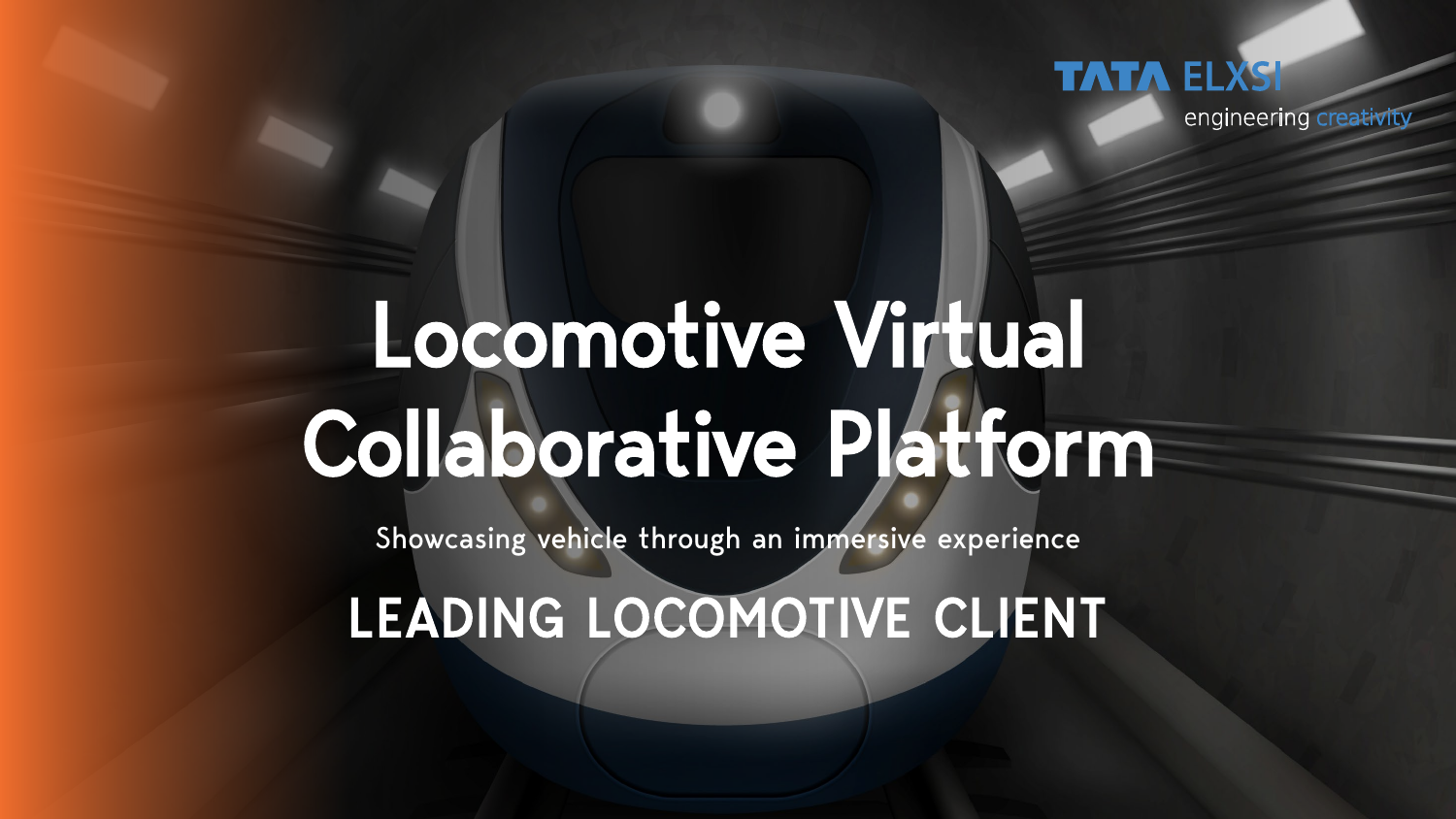### BACKGROUND AND CHALLENGE

To help a global Locomotive client create an immersive virtual collaborative platform to showcase their vehicle. Tata Elxsi's work involved reviewing the interior and exterior of the locomotive collaboratively to avoid the cost of prototyping.

#### SCOPE OF WORK

To create an immersive virtual platform to help all stakeholders to interact, review, operate, and train in the immersive world.



[info@tataelxsi.com](mailto:info@tataelxsi.com)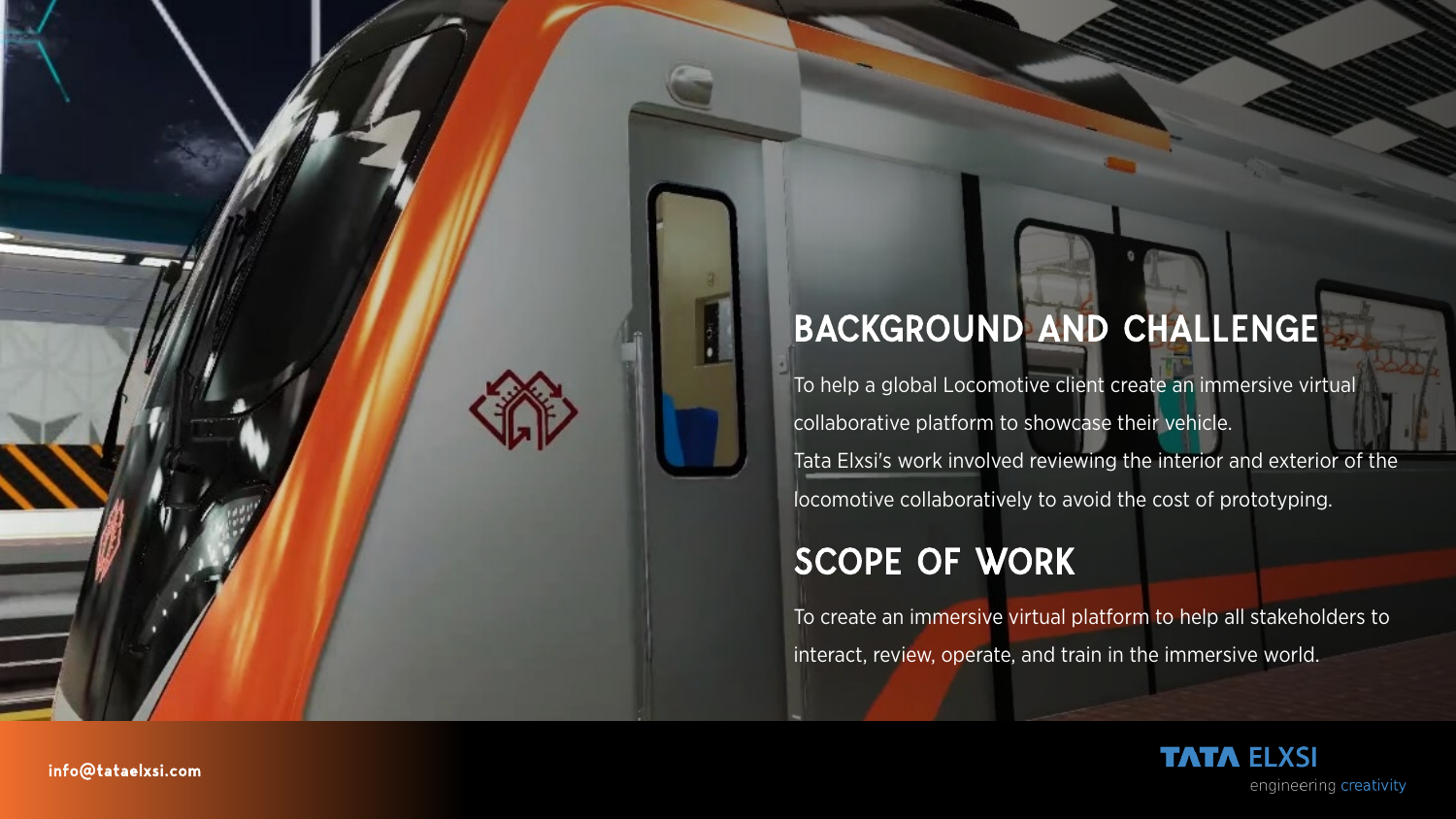

#### SOLUTION

- CAD data provided by the client was used as the base over which all assets were created using Maya. This was later uploaded on Unity, followed by developing C# code on the game engine.
- MiddleVR was used to set up an active-stereoscopy option inside Unity. Vred was used for texturing, Shading & lighting.
- The final output was an interactive (hotkeys) platform on a 3D projector-based active stereoscopy using tracked 3D shutter glasses. The VR experience was developed to enable 5-6 users to use it simultaneously.

## IMPACT

- Enabled faster design output combined with an economically viable alternative.
- Human Factors / Ergonomics testing became easy, which helped the client do more innovative Research & Development.
- Significant reduction in time and efforts to visualize the end product.
- Faster development of production-ready prototypes.
- Helped clients showcase the final output as a platform for demonstrating their products and features to other potential clients.



engineering creativity